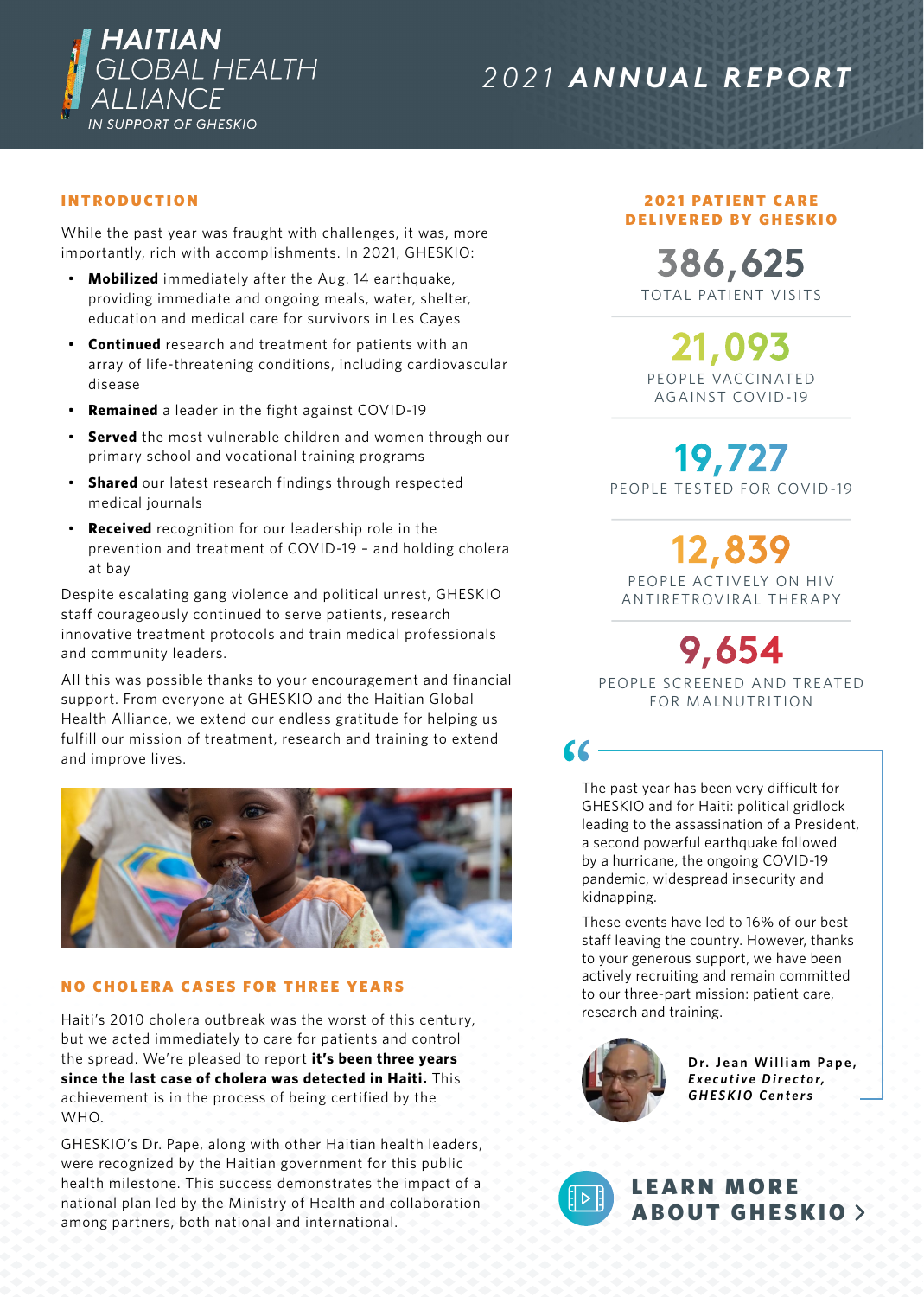

# *2021 ANNUAL REPORT*

#### ON AUGUST 14, 2021, A 7.2 MAGNITUDE EARTHQUAKE STRUCK HAITI

An estimated **2,200** people died, and over **12,000** were injured. GHESKIO was a first responder and over the course of four months provided:

- Medical treatment and social support for **493 families**
- Ambulatory support for **94 postoperative patients**
- **28,000 meals** and **2,000 bottles of drinking water**
- **85,000 gallons of water** for bathing and infection prevention
- **500 tarps** to provide safe, dry, temporary shelter
- **\$65,622 in cash transfers** for affected families and vulnerable patients
- **156 students** returned to school for the entire calendar year

# **SEE HOW WE HELPED** [EARTHQUAKE SURVIVORS](https://www.youtube.com/watch?v=AulXaRkLDzM)

#### **HGHA REMAINS COMMITTED TO** FINANCIAL SUPPORT FOR GHESKIO



*Operational expenses for HGHA are paid by the Board of Directors. 100% of all donations go directly to support GHESKIO.*

 $\alpha$ 

Our mobile teams leveraged our experience to rescue, heal and support survivors of the Les Cayes earthquake. We are grateful for your support, which helps us offer assistance to the most vulnerable populations.



**D r. M a r i e - M a r c e l l e Deschamps,** *D e p u t y E x e c u t i v e D i r e c t o r* 



Over the past year, GHESKIO's team of nearly 450 doctors, nurses and social support workers have provided excellent healthcare, safe spaces for social support and basic economic resources for the community. I want to thank you all for your unwavering support. Because of you, GHESKIO continues to help those who otherwise would not have access to basic healthcare.

**Scott Morgan,** *E x e c u t i v e D i r e c t o r,*  **Haitian Global Health Alliance** *in support of GHESKIO*

[Download our 2020 audit](https://gheskio.org/wp-content/uploads/2022/02/Haitian-Global-Health-Alliance-Financial-Statements-Final.pdf)